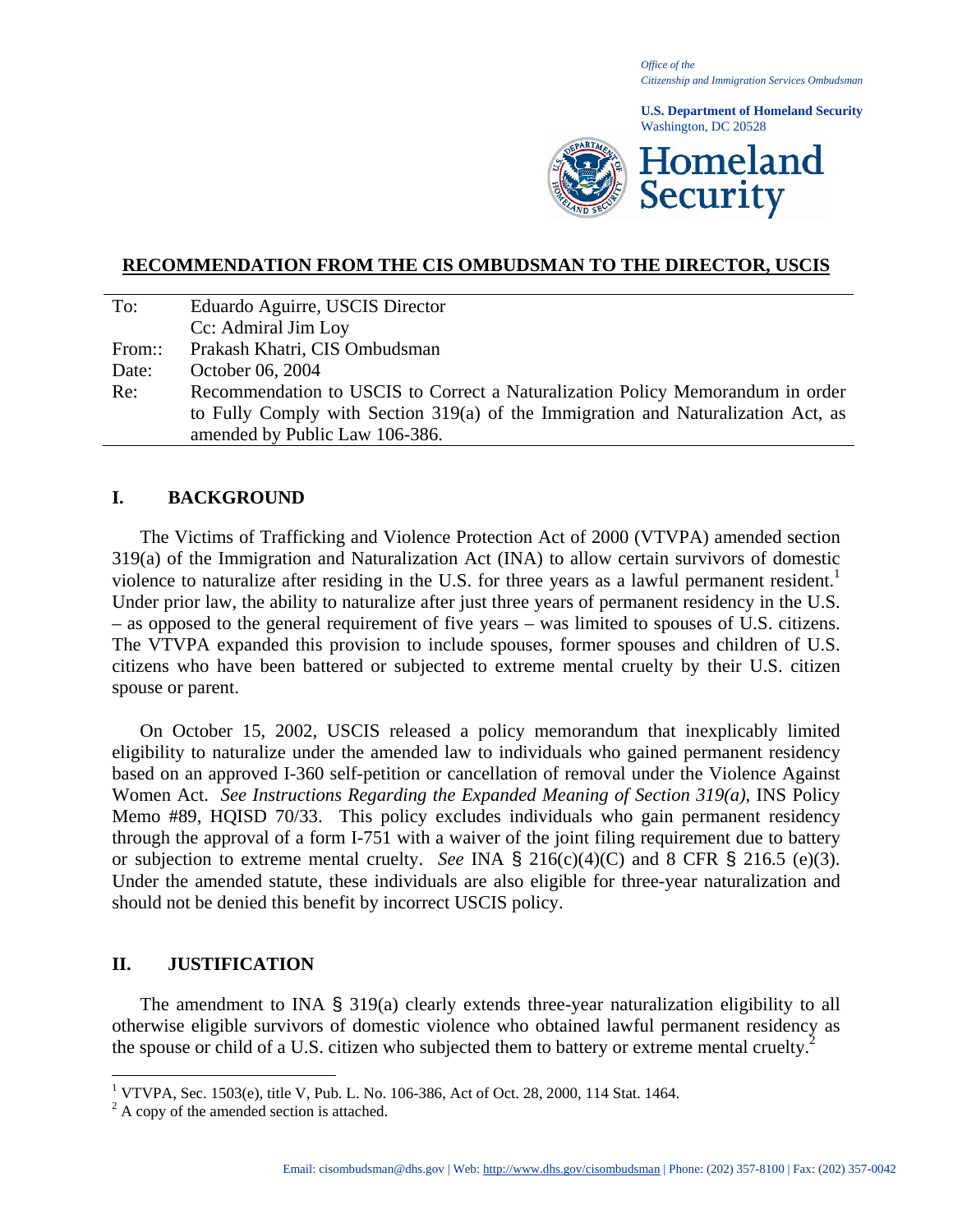Under the INA there are three paths for survivors of domestic violence to obtain lawful permanent residency without having to rely on their U.S. citizen abusers:

- 1. Approval of a Form I-751, Petition to Remove the Conditions on Residence with a waiver of the joint-filing requirement based on the petitioner having been battered or subjected to extreme mental cruelty by the U.S. citizen spouse or parent pursuant to INA  $\S 216(c)(4)(C)$  and 8 CFR  $\S 216.5(c)(3)^{3}$
- 2. Approval of a Form I-360, Self-Petition under the Violence Against Women Act (VAWA) and subsequent adjustment of status under INA §§ 204(a) and 245(a); and 8 CFR  $\S 204.2$ (e).<sup>4</sup>
- 3. Cancellation of Removal and subsequent adjustment of status for battered spouses and children under INA § 240A(b)(2) ("VAWA Cancellation").

The USCIS policy memorandum includes the second and third categories, but inexplicably and incorrectly excludes individuals under the first category. This policy denies early naturalization to many individuals who are entitled to this important benefit under the amended law. Moreover, the continued enforcement of this erroneous policy leaves USCIS vulnerable to class action litigation.

## **III. BENEFITS**

#### *Customer Service:*

Correcting the policy memorandum will greatly improve customer service by restoring integrity to naturalization adjudications under the amended law. USCIS will also regain a measure of public trust by proactively correcting its error.

### *USCIS Efficiency*:

Complying with the law will increase efficiency by eliminating the resources currently spent on motions to reconsider and appeals of erroneous denials of naturalization applications filed under the amended INA  $\S$  319(a).

#### *National Security:*

<u>.</u>

This recommendation poses no risks to national security and actually enhances the integrity of the current naturalization system.

 $3$  The regulations have not been amended to comply with Sec. 40702(a) of the Violent Crime Control and Law Enforcement Act of 1994, Act of September 13, 1994, Sec. Pub. L. 103-322, 108 Stat. 1796.

<sup>&</sup>lt;sup>4</sup> The regulations have not been revised to comply with subsequent amendments to the INA.